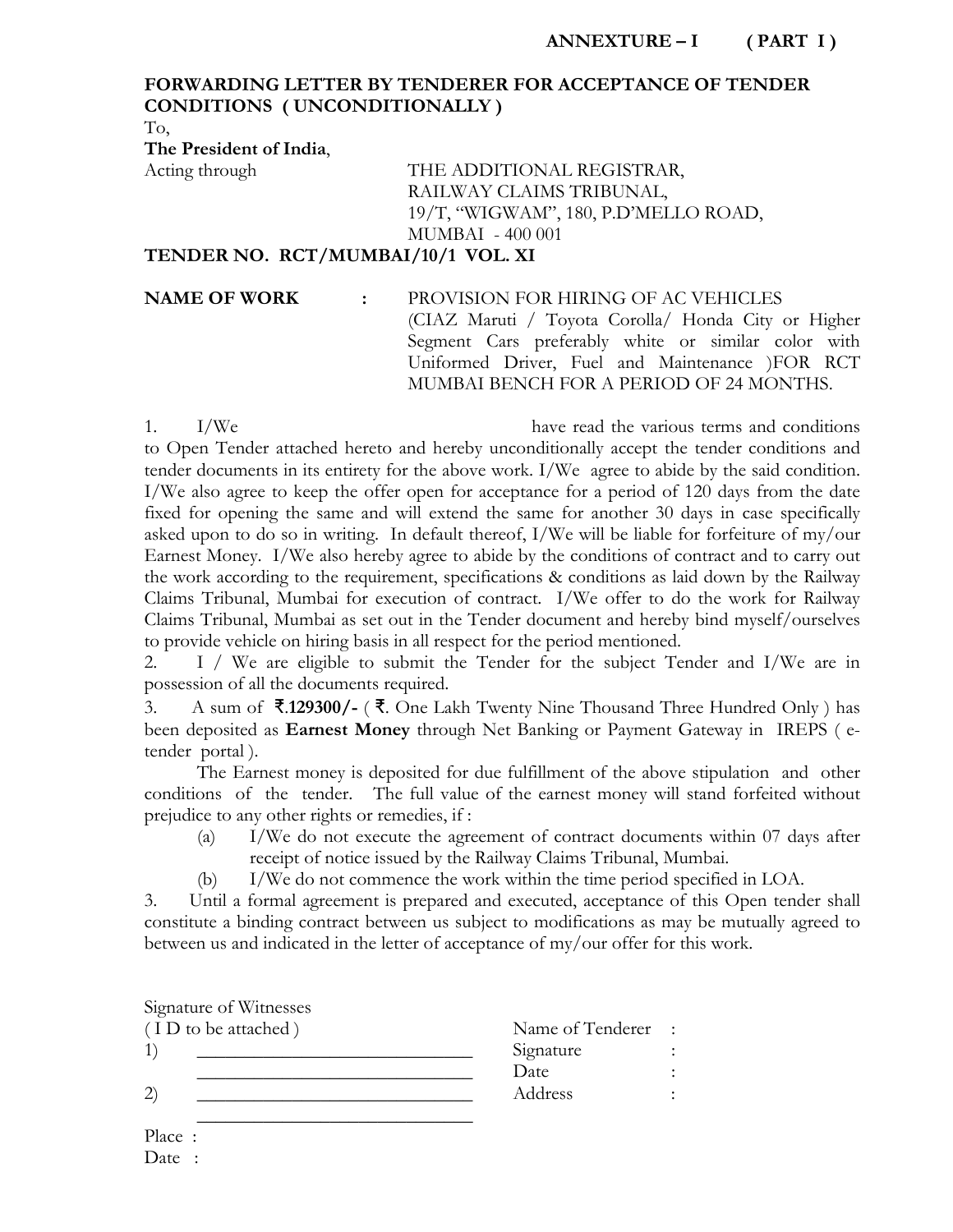## **RAILWAY CLAIMS TRIBUNAL MUMBAI BENCH**

### **TENDER NO. RCT/MUMBAI/10/1 VOL. XI**

#### **PART-II TENDER FORM ( Terms & Conditions )**

**NAME OF WORK** : Hiring of four AC vehicles (CIAZ Maruti / Toyota Corolla/ Honda City or Higher Segment Cars ) on Monthly basis for the use Hon'ble VC (Judl) & Hon'ble Member (Tech) of First Bench and Hon'ble Member (Judl) & Hon'ble Member (Tech) of Second Bench and one or more AC vehicle on Daily basis for Visiting Hon'ble Members ( As & When Required ), for a period of twenty four months.

1. Instructions for Tenderers and condition of Tender: -

The following documents form the part of Tender/Contract

(a) Tender Forms – Part I ( Annexure-I) & Part II

2. Tender must be enclosed in a sealed cover, superscribed "**Tender No. RCT/Mumbai/10/1 Vol. XI**" and must be submitted through website www.ireps.gov.in only.

3. Tenders received after the date and time specified above shall not be accepted. The duration of the contract will be for a period of two years from the date of acceptance of Tender. The duration of the contract may, however, at the sole discretion of the Tribunal, be extended for a further period of six months on the same terms, conditions and rates, if agreed by both parties.

4.(a) This tender form must be filled in English/Hindi and all entries must be made by hand written in ink.

(b) The Tenderer should sign all documents/ pages accompanying the tender form.

( c ) Tender documents are not transferable.

5. Tenders containing erasures and/or alterations of the tender documents are liable to be rejected. Any correction made by the tenderer(s) in his/her entries must be attested with no of corrections written down in figure & words compulsory. No advice of any changes in terms or conditions after opening of Tender will be entertained.

6. If a tenderer(s) deliberately gives wrong information in his/her tender or creates/create circumstances for the acceptance of his/her tender, Tribunal reserves the right to reject such tender at any stage.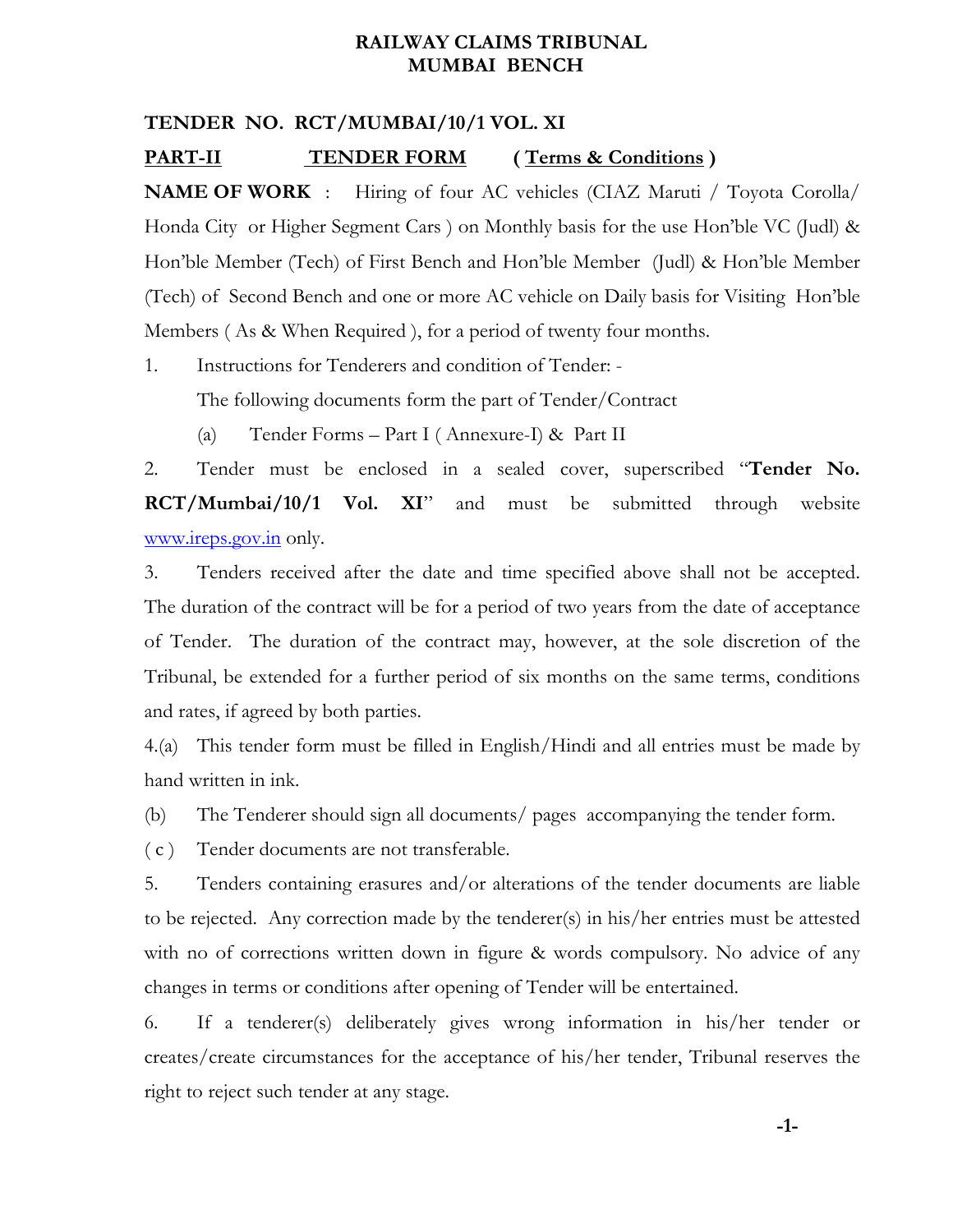7. If a tenderer expires after the submission of his tender or after the acceptance of his tender the Tribunal shall deem such tender as cancelled. If a partner of a firm expires after the submission of their tender or after the acceptance of their tender, the Tribunal shall deem such tender as cancelled unless the firm retains its character.

8. **Earnest Money Deposit** :- The tenderer(s) is/are required to deposit a sum of ₹.129300**/-(**₹. One Lakh Twenty Nine Thousand Three Hundred Only ) as Earnest Money Deposit through Net Banking or Payment Gateway in IREPS ( e-Tender Portal ).

 The Earnest money is deposited for due fulfillment of the above stipulation and other conditions of the tender. No interest will be payable upon the EMD. The EMD of unsuccessful bidders will be refunded after finalization and award of contract.

9. **Tenderers Credentials** :- Documents testifying tenderer's previous experience and financial status should be produced along with the tender.

10. The scope of the work :-

 The scope of work involves the hiring of four AC vehicles and any additional vehicle if required with uniformed Driver, Fuel and Maintenance for a period of two years or more with effect from the date mentioned in the work order issued by the Tribunal as per schedule attached.

#### **10.1 (A) The quoted monthly rate shall include the following:**

- **a) For 2400 kms and 300 hrs. per month without daily limit of Kms for monthly basis.**
- **b) For 80 Kms. & 10 hrs. (as and when required ) for daily basis.**
- **c) The vehicle can be operated outside the city limits if required.**
- **d) There is no weekly off for vehicle.**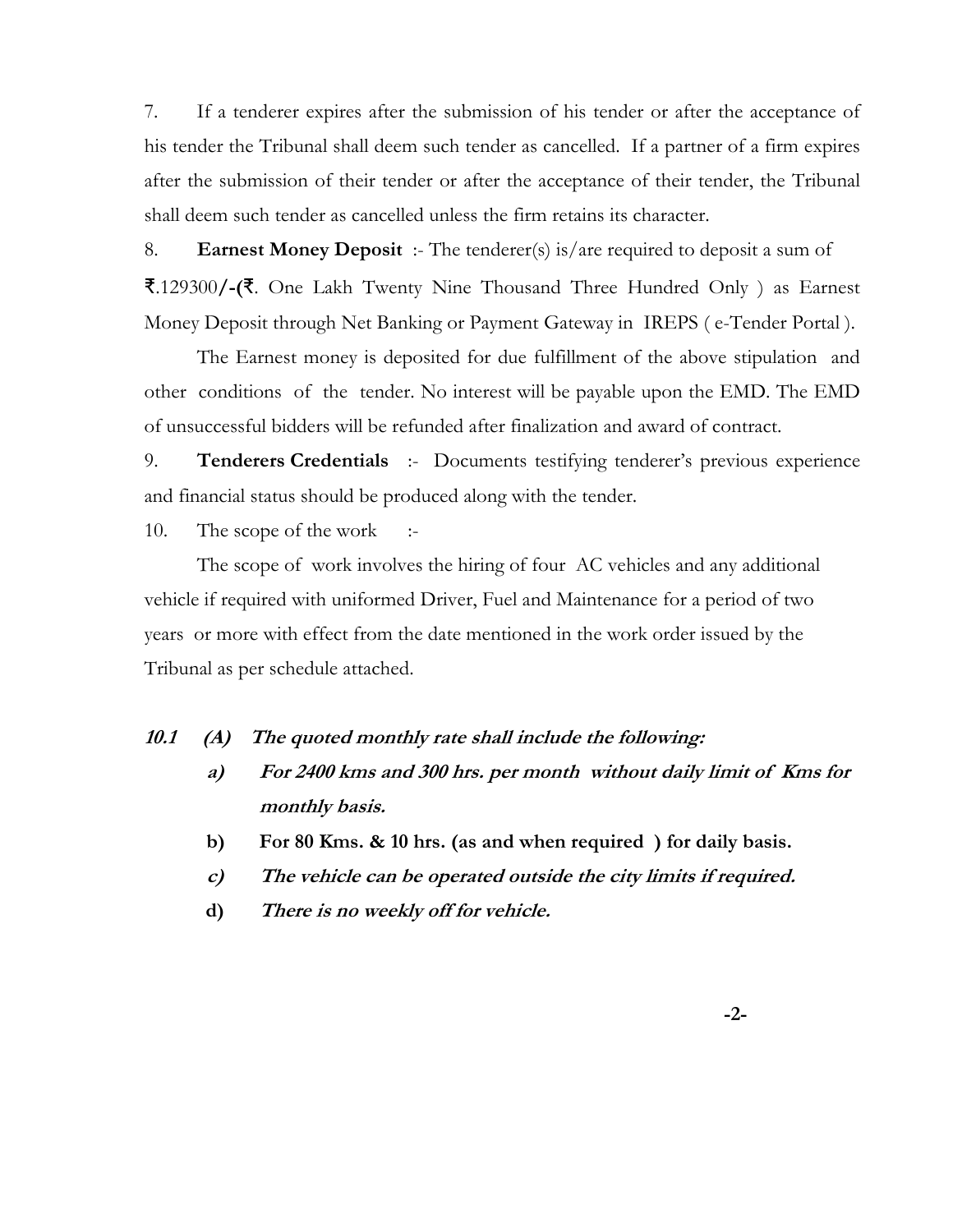10.3 The following definitions shall be applicable for the purpose of this tender :-

 (a) The month shall be reckoned from the first day of the month to the last day of the month and the payment for the remaining part period , if any, will be calculated by dividing the no. of days in part period by the 28,29,30 or 31 days according to month for working out the charges for extra KM run.

 (b) One hour is of 60 minutes. For the purpose of payment of charges, a fraction up to 30 minutes shall not be taken into account and more than 30 minutes shall be considered as an hour.

( c ) Day means a calendar day starting from 00 hrs. to 24 hrs.

(d) Vehicle shall mean the vehicle specified as per schedule.

11. The Railway Claims Tribunal / Mumbai has reserves the right to terminate the contract at any time without assigning any reason therefore, by giving **15 days notice** in advance. The contractor shall not be entitled for any extra rate on account of this and the decision of the Tribunal shall be final.

12. The vehicle shall have to be presented to concerned authority for inspection and approval before commencement of work. The contractor shall supply the vehicles in perfectly good inner and outer condition and vehicle shall be maintained in good condition through out the period of validity of the contract so as to ensure satisfactory service under the contract. The Railway Claims Tribunal, Mumbai shall have the right to reject the vehicle if not found in a satisfactory condition by under signed authority.

13. **The vehicle shall not be older than 2 years i.e. the date of registration of vehicle should be Dec'2017 or later** and preferably white in color and in superior road worthy condition with valid Registration, valid Insurance and PUC certificate. The vehicles should have reading lights, audio systems, mobile charging facility, car perfume and other accessories required. The inner & outer conditions of the vehicles should be clean. The contractor shall provide white jeans/Turkish cloth cover on seat, which shall have to be washed periodically at contractor's cost.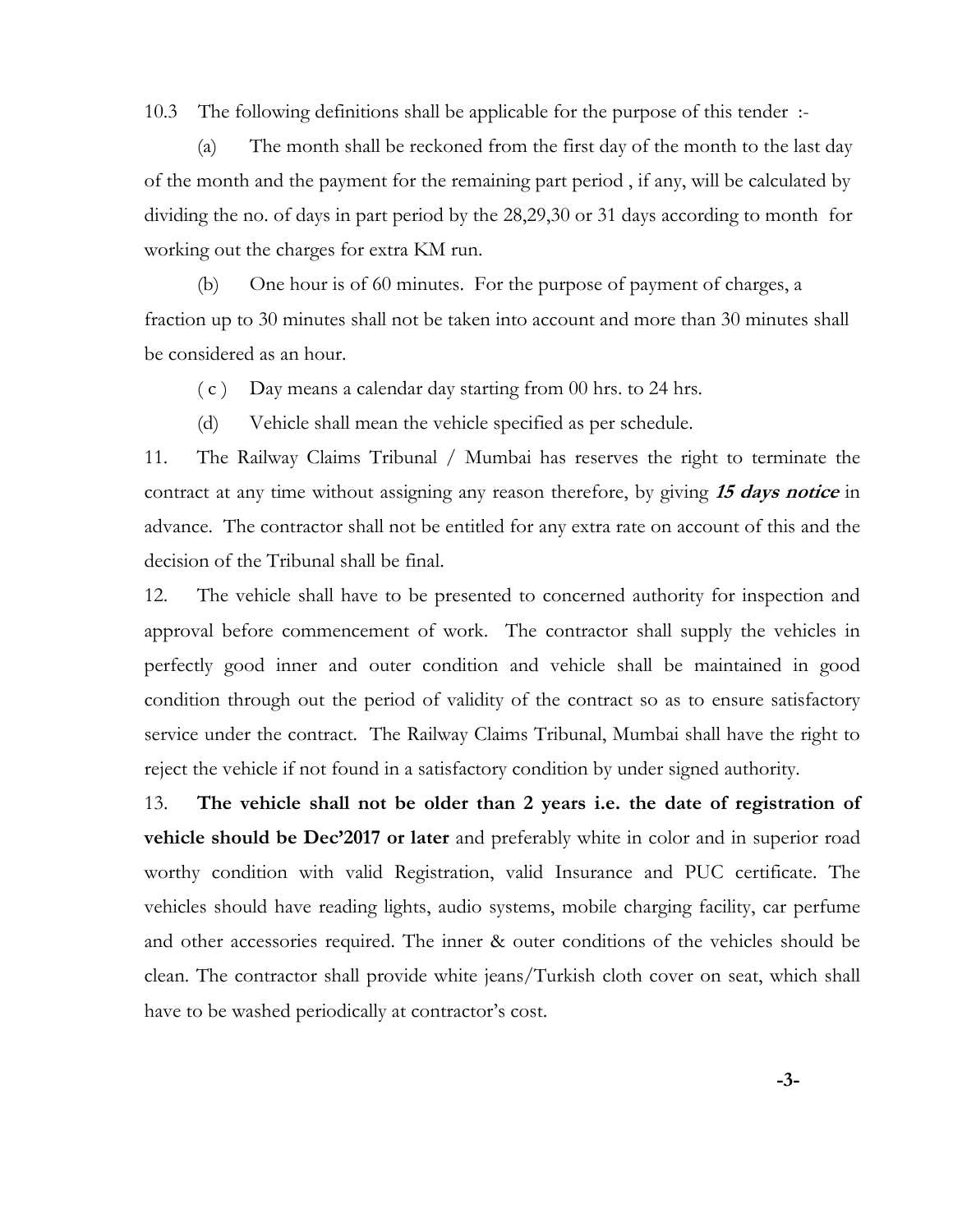- 14. The rates quoted shall be inclusive of the following :
	- i) All maintenance expenditure of the vehicle i.e. major and minor repairs required for good running of vehicle, lubricants, brake oil, Mobil oil, all consumables and fuel will be supplied by the Contractor.
	- ii) Rate shall include cost of fuel for running of vehicle.
	- iii) Rate shall include the driver's salary, all types of taxes and fees payable to RTO office.
	- iv) Any other charges required for execution of this contract.

# 15. Tenderer should provide **24 hours emergency number for exigencies**.

16. Driver shall have to report at nominated base place of call. Any delay in reporting will be considered as absence for the day.

17. Driver shall report to the officer concerned for duty as per his instructions. The daily starting & closing Kilometers will be reckoned from the residence of the User Member. The Kilometers from & to Garage of the Contractor shall not be taken in to account. In case of situations where this is not applied, the officer to whom the vehicle is attached shall decide the count of duty hours and KMs for both reporting and release of vehicle.

18. Normal duty of Driver shall be for 10 hrs. in a day, including half an hour lunch break. Normal working hours shall be advised by the concerned officer to the Driver. The Driver of the vehicle shall keep himself in contact with the officer in charge. Driver may have to be called at any time in emergent circumstances or travel need for air / rail journey for Airport / Rly station concern.

19. The Agency will verify antecedents of the Driver before posting to work on a vehicle for the use of Hon'ble Members of the Tribunal and Police verification certificate should be provided to the Tribunal. **Frequent change of driver or vehicle will not be permitted.** 

20. **The Driver attached to the vehicle should be smart, well behaved, polite, well mannered and wear clean white uniform with hat.** At any circumstances, he should not misbehave with the Tribunal Officer/Guest. He should be well conversant with the roads and traffic regulations in Mumbai. He should have a mobile phone for exigencies.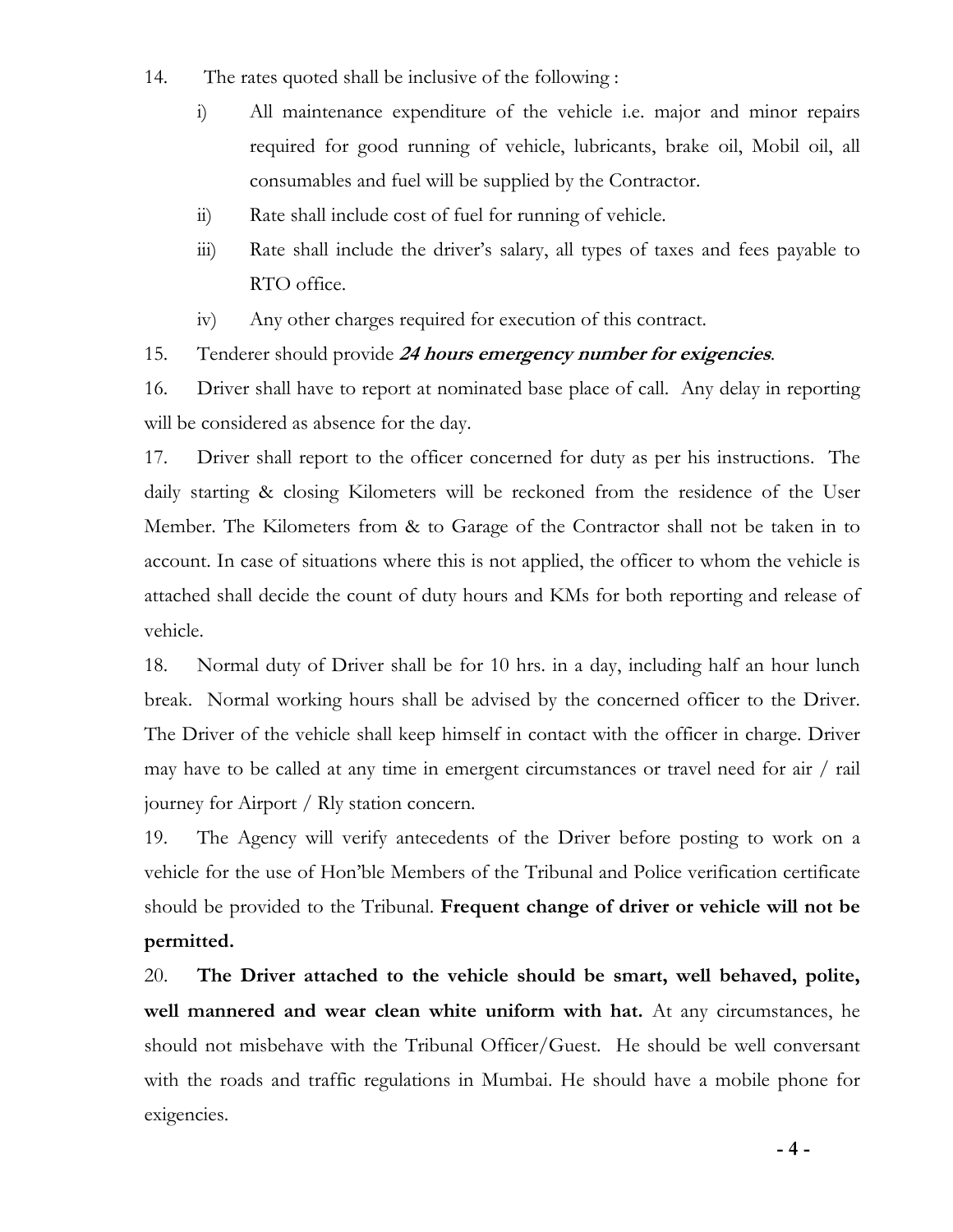**21. Contractor shall maintain a separate log-book in specified format, which shall be signed by the Driver. It will be the sole responsibility of the Driver that log book is filled up daily and there is no cutting/over writing. If there is any cutting/over writing the same shall be attested by the officer in charge using the vehicle. Timing & kilometer reading shall be noted every day at the time of reporting at nominated base place and release from same place. No payment will be made for any extra movement to and fro from garage etc.** 

22. The Driver shall ensure that the vehicle is always having sufficient fuel. The driver should be given Imprest of ₹.5000/-( min.) for the emergent repair, fuel and for the payment of fine if imposed from Traffic authority in case of violation of Traffic rules by the driver / contractor.

23. The contractor shall ensure that all the meters particularly the kilometer counter/speedometer and other devices are always in working condition. In case if any defects are pointed out by the Tribunal's authority the same shall be immediately rectified by the contractor at his own cost and in the mean time another vehicle shall be arranged by the contractor so that the RCT's work does not get hampered. If the kilometer counter gets out of order instantaneously the reading given by the officer shall be the final and binding on the contractor.

24. To avoid any mishap or accident during the operation of the vehicle, the contractor shall ensure that only skilled staff with sufficient experience in their respective trade are deployed on job and are not put to over exertion as per labour laws.

25. The contractor shall provide a spare wheel and necessary tools in a good working condition along with the vehicle.

26. **If the vehicle fails during the trip and alternative arrangement within one hour is not provided by the firm and also if there is any deterioration in quality of service offered by the contractor then, a penalty of** *₹***. 1000/- will be imposed for the day in addition to actual charges incurred by the Tribunal for the transportation.**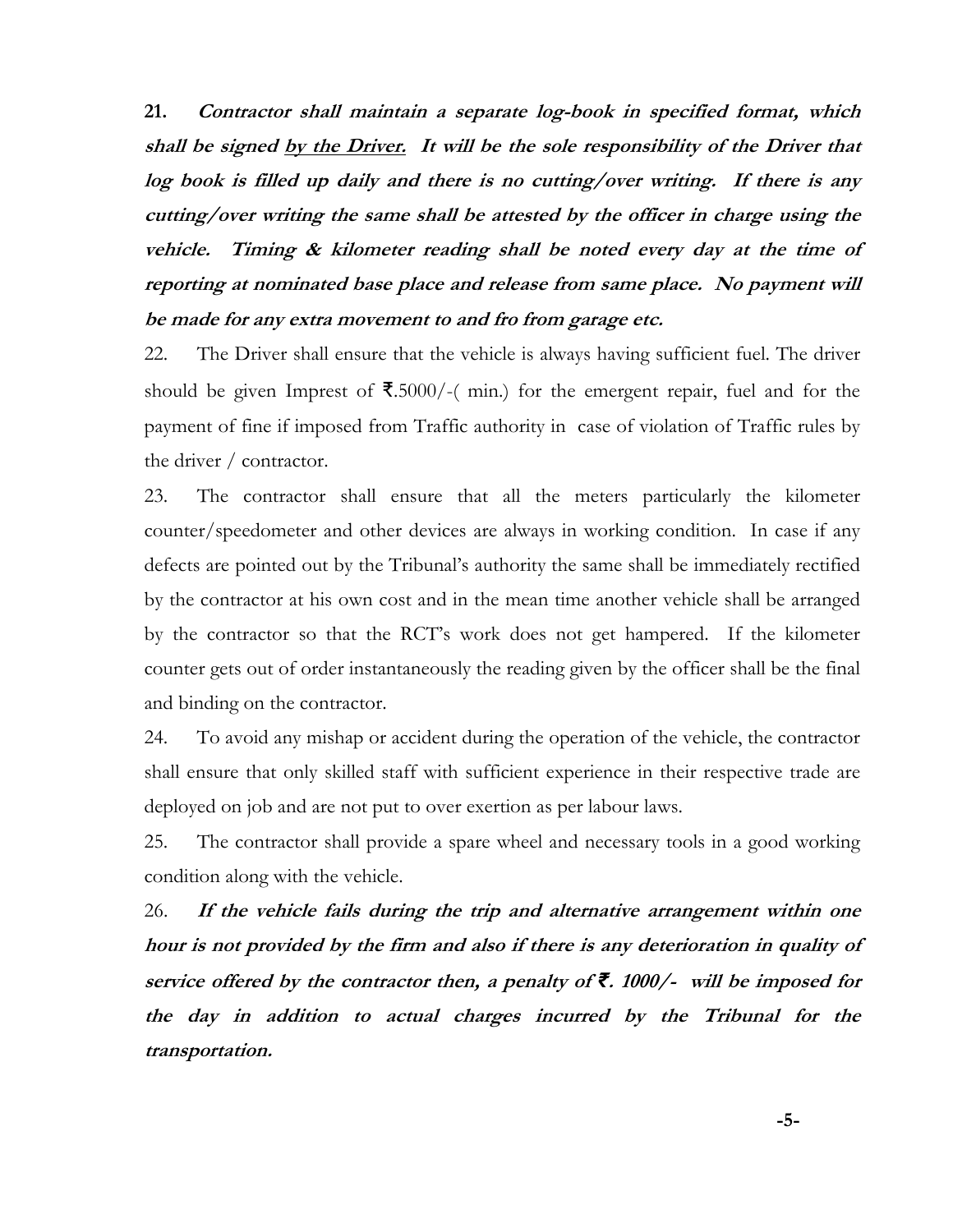27. The contractor shall possess the vehicles which he proposes those under this tender/contract registered by Competent Authority in his name/company of firm's name/partner's name or shall have a power of attorney of the vehicle in his name/company or firm's name/partner's name.

# **28. The tenderer shall be required to submit all papers/certificates (i.e. registration certificate, fitness certificate, Partnership deed and insurance policy etc.) of the vehicles for verification by this office at the time of finalization of Agreement.**

29. The Drivers put on the job by the contractor must always possess valid driving licence, registration papers, road tax paid receipts, interstate permits etc.

30. Vehicles should have permit for Maharashtra State, if the permit for this State is not available, then the same shall be obtained by the contractor at his own cost.

31. The Driver/staff provided with the vehicle must be physically and medically fit, professionally and legally competent in all respects, holding valid license prescribed under prevailing Motor Vehicles Act and Rules.

32. The vehicles deployed on the job should have **" ON DUTY - Govt. of** 

**India " Brass Board** on front and back and should be fit in all respect for operation in accordance with the prevailing Motor Vehicles Act and Rules, amended from time to time and all their relevant valid RTO documents like R.C. book, insurance certificate, fitness certificate etc. must be available with the taxes, levies, fees etc. paid up to date. The contractor shall be exclusively held responsible for any lapse in this regard and Railway Claims Tribunal, Mumbai stands completely indemnified by the Contractor against such defaults.

33. The Contractor shall be liable to honour Central and State Govt. laws, statutory rules, regulations, notifications like legislation, Local Self Govt./Municipal requirements etc. and shall be solely responsible for any breach thereof. Railway Claims Tribunal stands indemnified against any penalty/prosecutions consequent to the violations (deliberate or inadvertence) by the contractor or its employees, representatives etc. of such statutory provisions in force.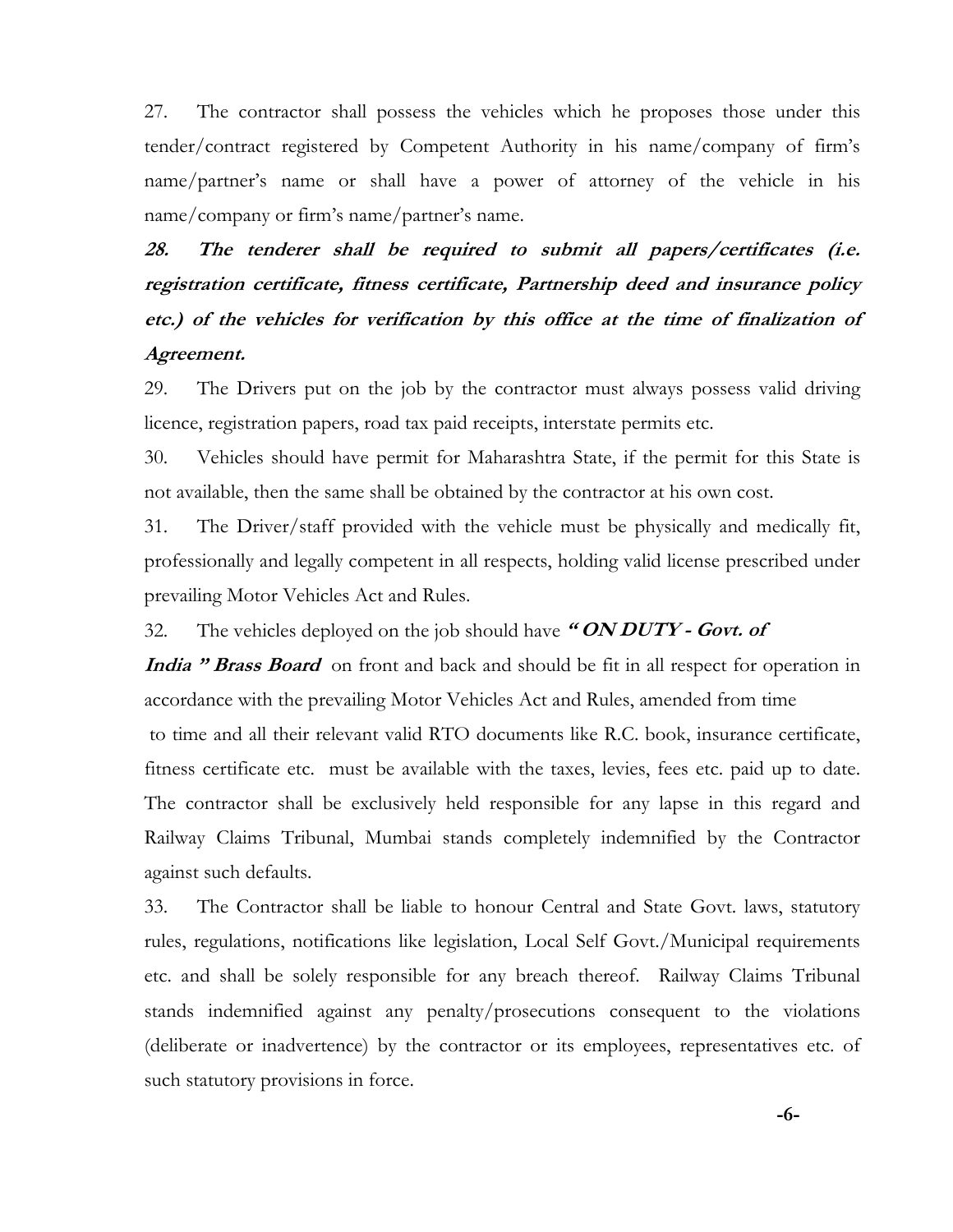34. The contractor shall indemnify the Railway Claims Tribunal, Mumbai against any or all claims which may arise under the Motor Vehicles Act or Workman's compensation Act or any other Act or Statute having bearing over the services and for engagement of workmen, directly or indirectly for performance of work under the contract.

35. The contractor shall indemnify the Railway Claims Tribunal, Mumbai and its employees against any penalties as PRINCIPAL EMPLOYER, for any failure of the contract to honour various Central/State Govt. laws/enactments.

37. The contractor shall be responsible for any accident, mishap, damage to vehicle or Railwaymen and material being carried therein and all consequence arising thereof.

38. The contractor shall be fully responsible for any accident and shall be liable to pay compensation etc. as per rules enforced by Govt. from time to time.

39. The contractor shall have to produce valid and current Income Tax clearance from the Income Tax authorities. No payment shall be made unless valid and current income tax clearance certificate/Income Tax Return is produced by the contractor.

40. The contract will be valid from the date of agreement on proper format after issue of Acceptance Letter.

41. The contractor shall have to submit bill every month duly certified by controlling officer. The Cancellation charges, Drivers Food allowance, Night allowance etc. will not be payable. The Parking/Toll/Entry fees etc. would be paid by the Railway Claims Tribunal, Mumbai separately on actual basis on production of original receipt. Payment against the bill will be arranged as early as possible. However, any interest for the late payment is not permissible. The payment will be made on monthly basis through ECS/ NEFT as per the Bank details provided by the contractor. The Tax Deduction at source will be made as per the statutory provisions.

42. No bills will be entertained with incomplete duty slips. Duty slips should be filled/completed in all respects i.e. indicating therein the reporting Kms. & time and releasing hour and time with concerned Authority's signature.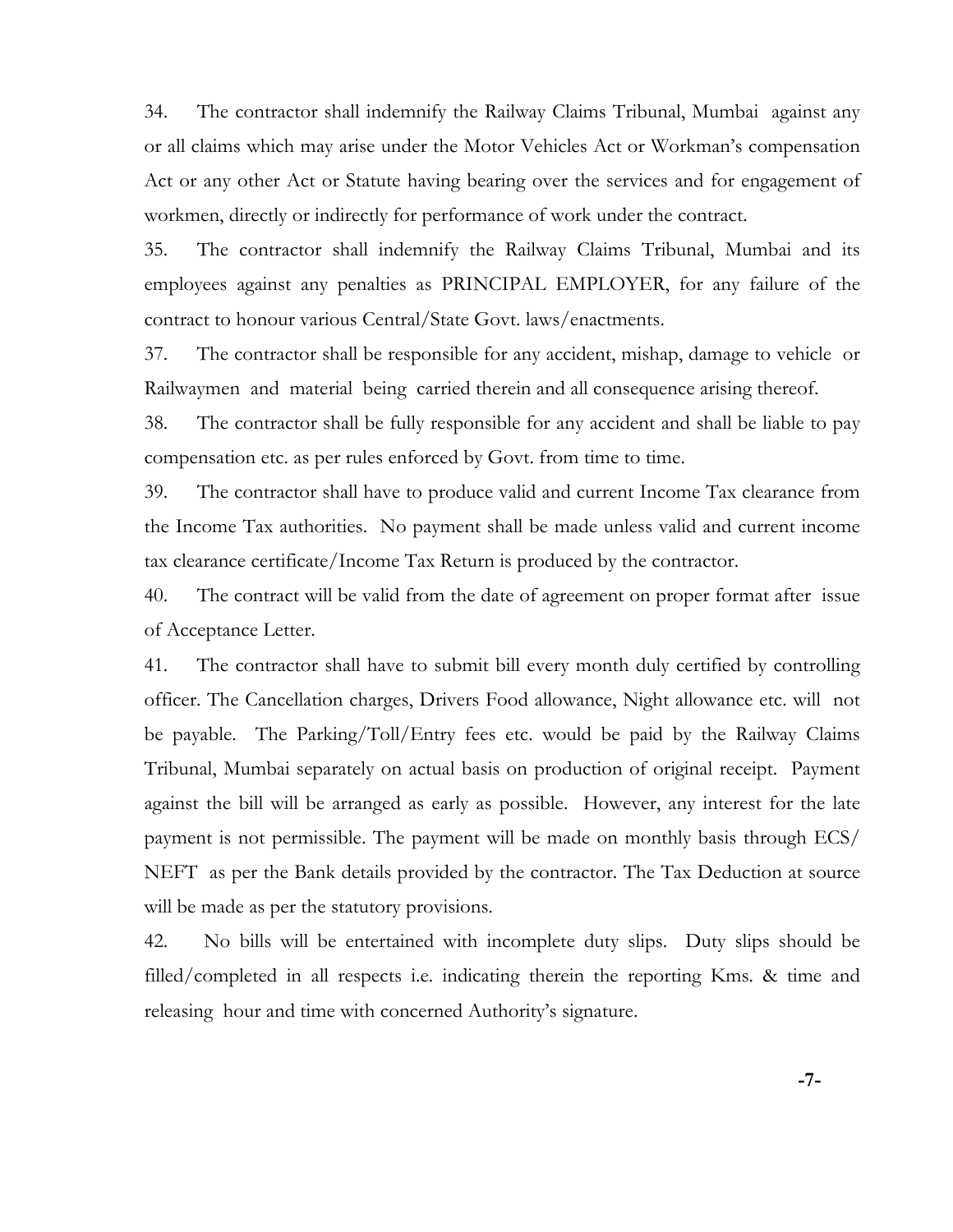43. **Security Deposit** : The Contractor shall have to deposit **5%** of the accepted Tender value as Security Deposit towards satisfactory performance of the contract. The Security Deposit shall be refunded only after the successful completion of the contract period. No interest will be payable on Security Deposit.

44. In case of any dispute, the jurisdiction will be Mumbai only.

 Additional Registrar For Railway Claims Tribunal Mumbai

The above terms  $\&$  conditions are accepted to us.

Signature :

Name :

Date:

Address & seal of Tenderer(s) :-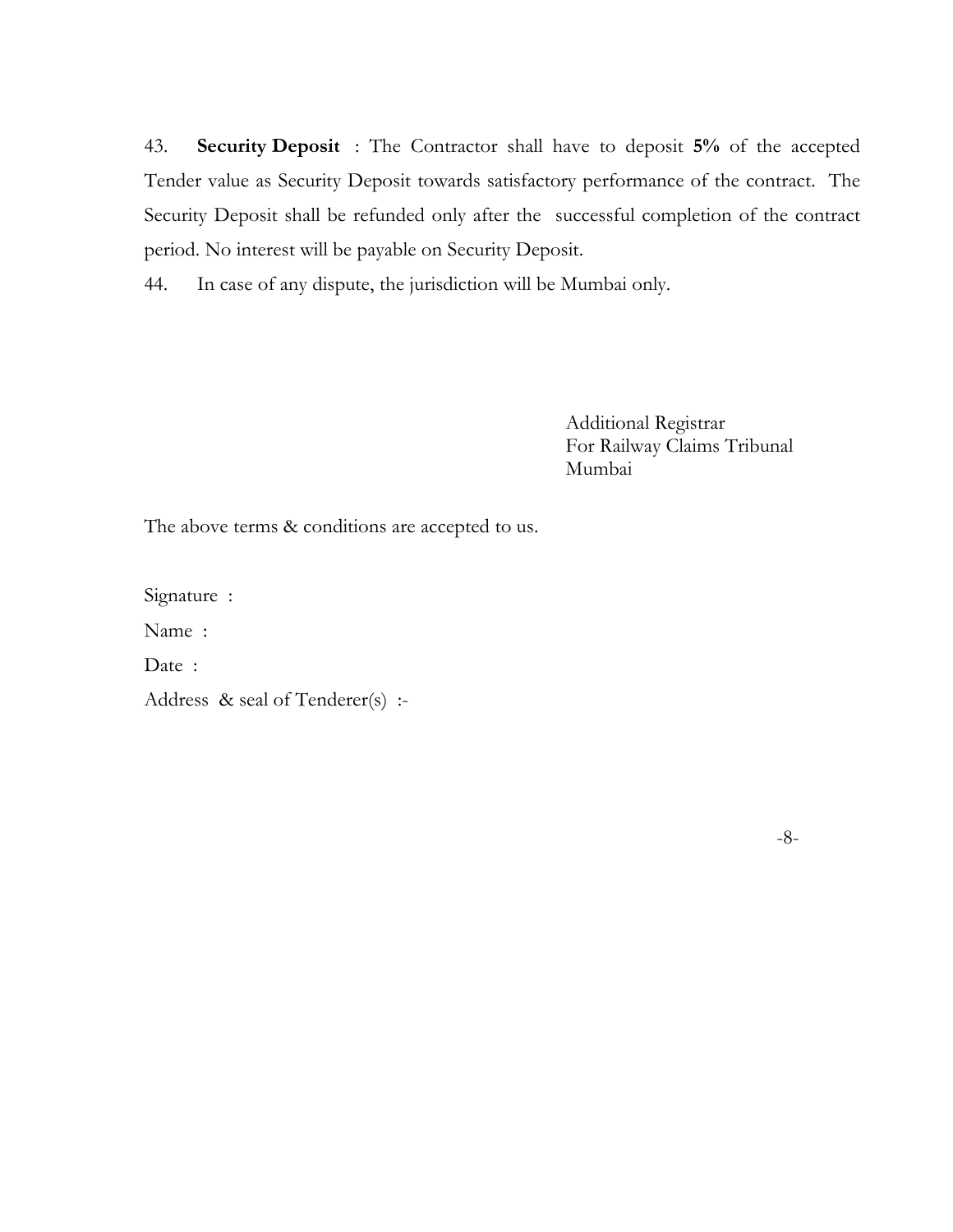# **ANNEXTURE- II TENDERER'S GENERAL INFORMATION.**

| <b>SR</b> | <b>ITEM</b>                                                                                                   | <b>DETAILS</b> |
|-----------|---------------------------------------------------------------------------------------------------------------|----------------|
| NO        |                                                                                                               |                |
| 01        | Name of the Firm                                                                                              |                |
| 02        | Full Name of Contractor/s                                                                                     |                |
| 03        | Year of Establishment                                                                                         |                |
| 04        | Registered Head Office Address                                                                                |                |
| 05        | Operation Office, if different from<br>above                                                                  |                |
| 06        | Constitution of Firms (Give full<br>details including name of Partners/<br>Executive/ Power of Attorney etc.) |                |
| 07        | PAN No                                                                                                        |                |
| 08        | GST Registration No                                                                                           |                |
| 09        | Bank $A/c$ no with name of the<br>Bank, IFS Code etc.                                                         |                |
| 10        | Contact / Mobile No                                                                                           |                |
| 11        | E-Mail & Web site Address                                                                                     |                |

Date : Authorised Signatory Official Stamp of the Tenderer